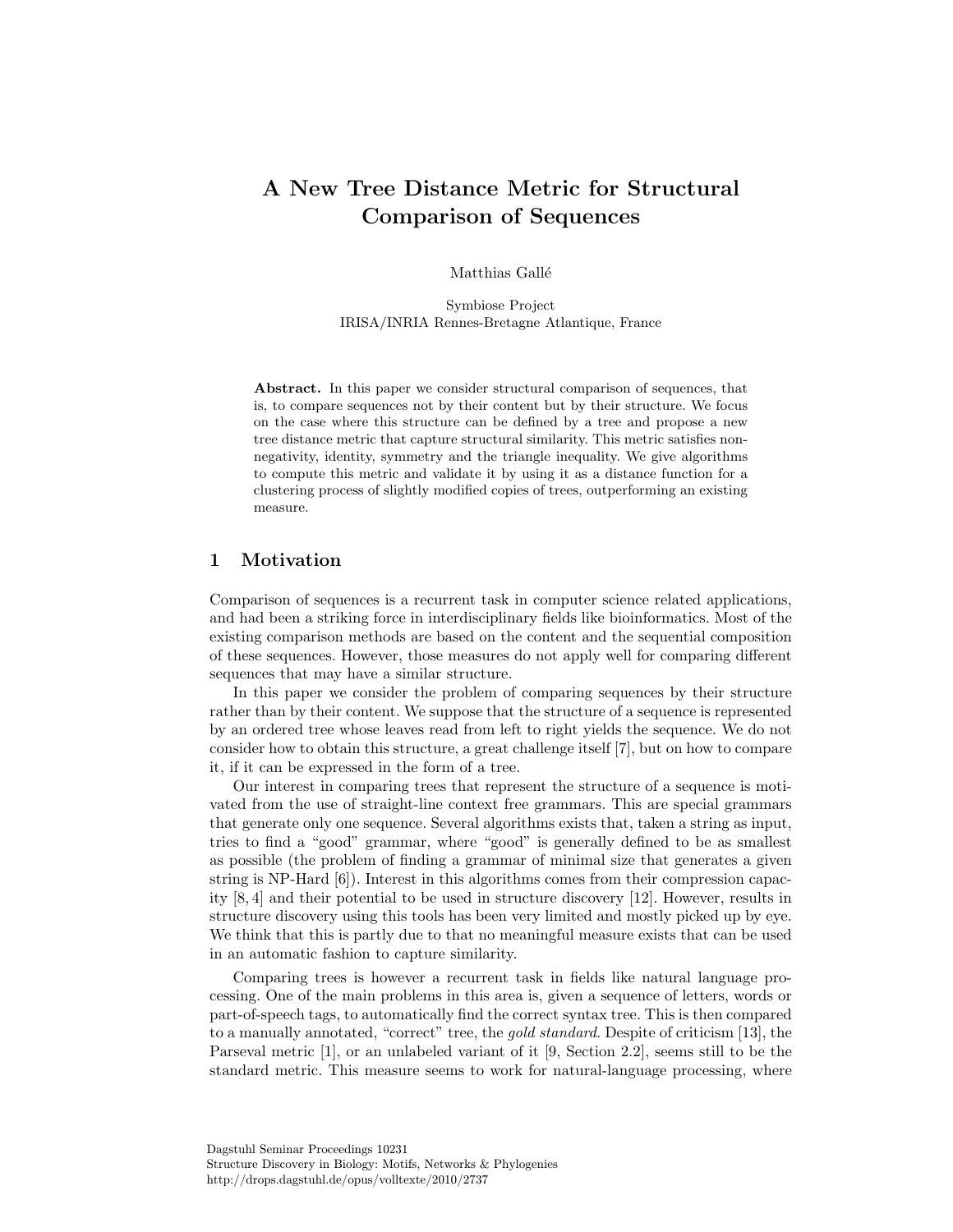the sentence are not very long, and a small change in the brackets suppose a huge change in the meaning. But it is not so clear how well this extends to bigger sequences, and when there are no clues about the underlying structure. The Parseval metric is based on an exact comparison between nodes, and is not flexible to contemplate matches due to similar nodes. We address this issue in our distance metric.

In this paper we present a distance metric for trees that captures their similarity if they are considered to be the structure of a sequence. It is an easy-to-implement metric which is flexible to small differences and a straightforward extension permits to compare trees of different size. This paper is structured as follows: Sect. 2 defines the notation we use, Sect. 3 is the central part of this paper, where we define our metric and prove that it is a proper distance function. In Section 4 we analyze algorithms to compute it and in Section 5 we test its ability to classify tree that were slightly modified.

# 2 Preliminaries

We index sequences starting from 1. Trees will be denoted by capital letters, a node is called *internal* if it has at least one daughter and *leaf* otherwise. The *yield* of tree  $T$ is the sequence composed by its leaves, read from left to right. Any node  $n$  defines a subtree  $T_n$  where n is the root. Clearly, yield( $T_n$ ) is a substring of yield(T). We define the *interval* of a node n to be the interval corresponding to the positions of  $yield(T_n)$  in  $yield(T)$ . Finally the *bracket set* of a tree T is the set of intervals given by the internal nodes (except the root) of T. Brackets will be denoted by lowercase letters. With the exception of the label of the nodes, the parse tree can be fully recovered from this set of intervals, so we will use as equivalent parse trees and bracket set.



Fig. 1. Two different trees with the same yield.

*Example* Consider Fig. 1. The bracket set of tree  $T_1$  is  $\{[1,5], [1,2], [3,5], [4,5]\}$  and the one of tree  $T_2$  is  $\{[1,5], [1,4], [1,2], [2,3]\}.$ 

The unlabeled version of the Parseval metric used to evaluate syntax tree is the Unlabeled F-Measure (the harmonic mean between the precision and recall). It is equal to the Dice coefficient:

Definition 1 (Dice coefficient). Given sets  $X, Y$ .

$$
Dice(X, Y) = 2 * \frac{|X \cap Y|}{|X| + |Y|}
$$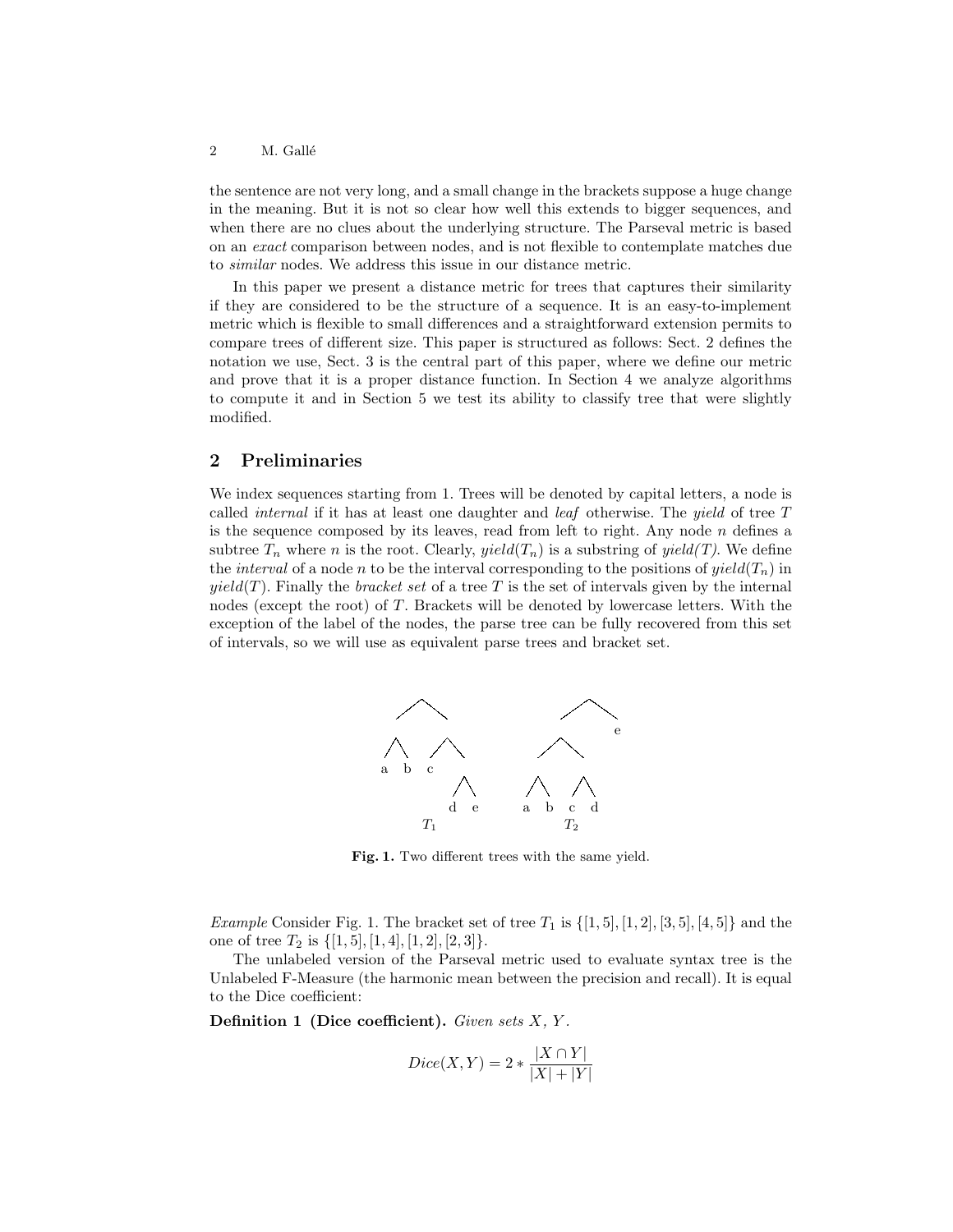In Fig 1,  $Dice(T_1, T_2) = 0.5$ 

# 3 A Similarity Measure for Trees

In this paper we propose a similarity metric between trees that ignores the labels of the nodes. It is inspired by the unlabeled version of the Parseval metric, but our measure turns out to be much more robust to small changes of the brackets. The motivation itself is also different: while the goal of the Parseval metric is to evaluate how close a proposed tree comes to a gold standard, the objective of our measure is to compare different trees over possibly different sequences. It tries to extract all possible similarities, even if the matches of brackets are not perfect.

As a first step we focus on comparison between two brackets, which are represented as intervals. In order to measure how similar they are, we use the well-known Jaccard coefficient that gives a measure of similarity of two sets:

Definition 2 (Jaccard Coefficient). Given sets  $x, y$ ,

$$
J(x,y) = \frac{|x \cap y|}{|x \cup y|}
$$

Here, we suppose that the brackets are intervals over the integer line, so that each bracket defines a finite set of integers.

This gives a similarity coefficient between 0 and 1, 0 being completely different (empty intersection) and 1 total equality  $(x = y)$ . The corresponding distance measure is  $d(x, y) = 1 - J(x, y)$ .

**Lemma 1.** d is a proper metric, that is, it satisfies: non-negativity  $(d(x, y) \geq 0)$ , identity  $(d(x, x) = 0)$ , symmetry  $(d(x, y) = d(y, x))$  and triangle inequality  $(d(x, y) +$  $d(y, z) \geq d(x, z)$ 

The first three are trivially true. For the triangle inequality see [11].

In order to be able to compare the brackets of two trees (set of brackets)  $X$  and Y, we suppose an assignment function  $f: X \to Y \cup \{\emptyset\}$ . Moreover, we require this function to be injective, except possibly for  $\emptyset$ . This means, every bracket y from Y has at most one x from X such that  $f(x) = y$ . Let  $R(f)$  denote the range of function f. Note that  $R(f)$  may be only a subset of Y. The role of the empty set in the image is to permit to assign brackets from X which otherwise would not be assigned. If  $f(x) = \emptyset$ we refer to this as a *null-assignment*. Note that  $d(x, \emptyset) = 1$ , the maximal value for d.

We compare two set of brackets as follows:

**Definition 3.** 
$$
D_f(X, Y) = \sum_{x \in X} d(x, f(x)) + |Y \setminus R(f)|
$$

This gives a penalty of a maximal distance for every bracket of Y to which no bracket of X was assigned. This is the symmetric part of assigning  $\emptyset$  to a bracket of X.

In order to find the shortest distance between two trees, we are interested in finding the "best" possible assignment function. This is the function  $f^* = \arg \min_f D_f(X, Y)$ . Then, we define:

Lemma 2 (Distance measure).  $D(X,Y) = D_{f^*}(X,Y)$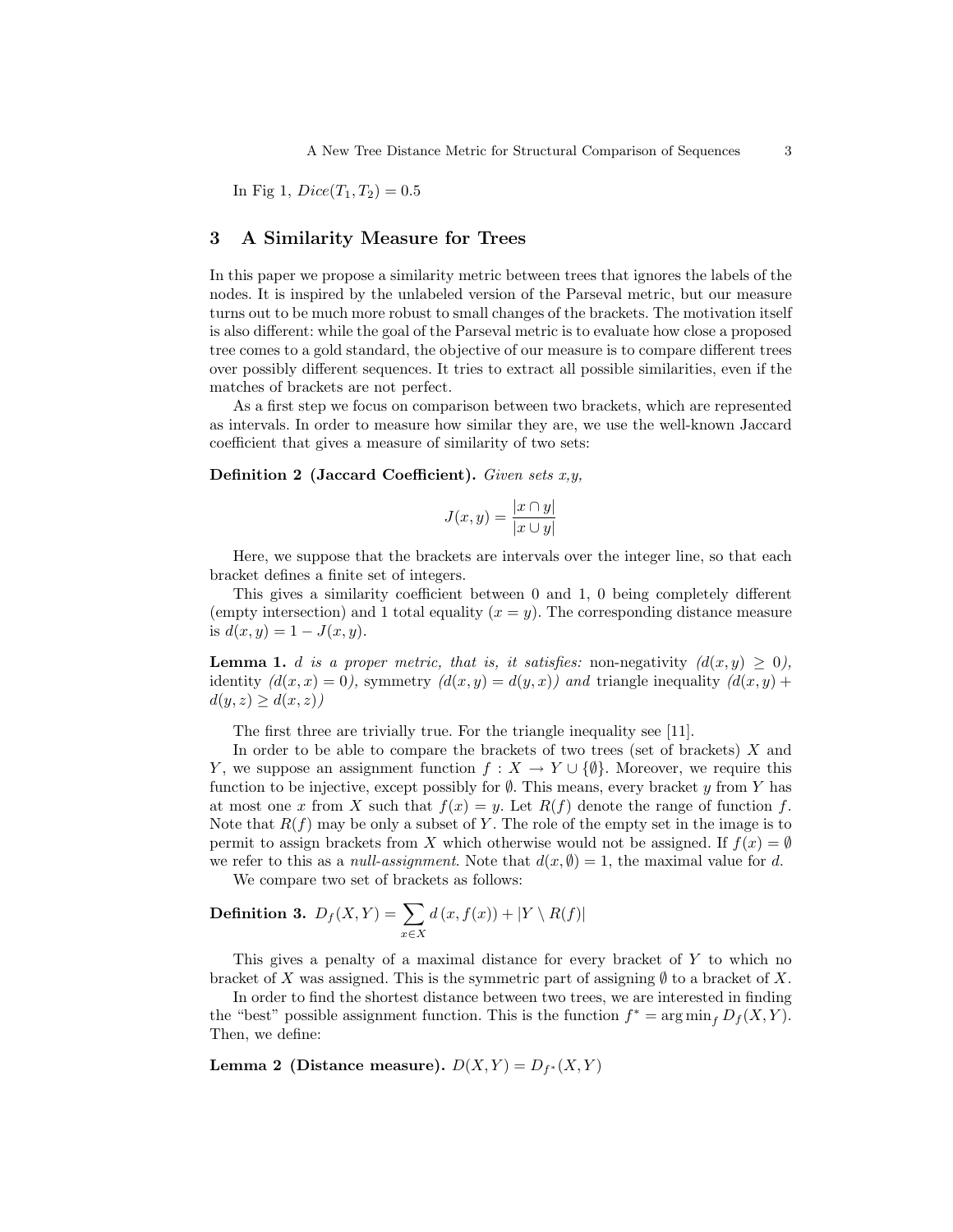4 M. Gallé

#### 3.1 Symmetry

In order to prove symmetry, we define  $f^{-1}$  the inverse of a function in a non-standard way. Let  $f$  be as defined before. Then:

Definition 4 (Inverse function).  $f^{-1}: Y \to X \cup \{\emptyset\}$  $f^{-1}(y) = \begin{cases} x & \text{if } y \in R(f) \text{ and } f(x) = y \\ 0 & \text{if } y \in R(f) \end{cases}$  $\emptyset$  if  $y \notin R(f)$ 

So, each bracket from the image that was not assigned by  $f$ , receives a nullassignment of  $f^{-1}$ .

Lemma 3.  $D_f(X, Y) = D_{f^{-1}}(Y, X)$ 

Proof.

$$
D_{f^{-1}}(Y,X) = \sum_{y \in Y} d(y, f^{-1}(y)) + |X \setminus R(f^{-1})|
$$
  
\n
$$
= \{ \text{Definition 4} \}
$$
  
\n
$$
\sum_{x \in X \cap R(f^{-1})} d(f(x), x) + \sum_{y \in Y \setminus R(f)} d(y, \emptyset) + |X \setminus R(f^{-1})|
$$
  
\n
$$
= \{ d(y, \emptyset) = 1 \}
$$
  
\n
$$
\sum_{x \in X \cap R(f^{-1})} d(f(x), x) + |Y \setminus R(f)| + \sum_{x \in X \setminus R(f^{-1})} d(x, \emptyset)
$$
  
\n
$$
= \{\text{symmetry of } d\}
$$
  
\n
$$
\sum_{x \in X} d(x, f(x)) + |Y \setminus R(f)|
$$

Now, if f does not assign brackets y from Y, the y is null-assigned by  $f^{-1}$ . So, if  $f^*$  minimizes  $D_f(X, Y)$ , then  $(f^*)^{-1}$  minimizes  $D_g(Y, X)$ . We have as corollary:

Corollary 1 (Symmetry).  $D(X, Y) = D(Y, X)$ 

#### 3.2 Triangle Inequality

For the proof of the triangle inequality, we will proceed similarly as before, and redefine the composition of function.

**Definition 5 (Composition).** If  $f : X \to Y \cup \{\emptyset\}$  and  $g : Y \to Z \cup \{\emptyset\}$ , then  $g \circ f$ denotes the function:

 $g \circ f \qquad : X \to Z \cup \{\emptyset\}$  $(g \circ f)(x) = \begin{cases} g(f(x)) & \text{if } f(x) \neq \emptyset \\ g(x) & \text{if } f(x) \neq \emptyset \end{cases}$ ∅ otherwise

See Figure 2 for illustration. The intuition behind is that, if while going from  $X$  to Z over Y an x gets a null-assignment, then the final assignment is also null.

We will make use of the two following lemmas:

Lemma 4.  $|Z \setminus R(g \circ f)| \leq |Z \setminus R(g)| + |Y \setminus R(f)|$ *Proof.* By Definition 5,  $|Z \setminus R(g \circ f)| \leq |Z \setminus R(g)|$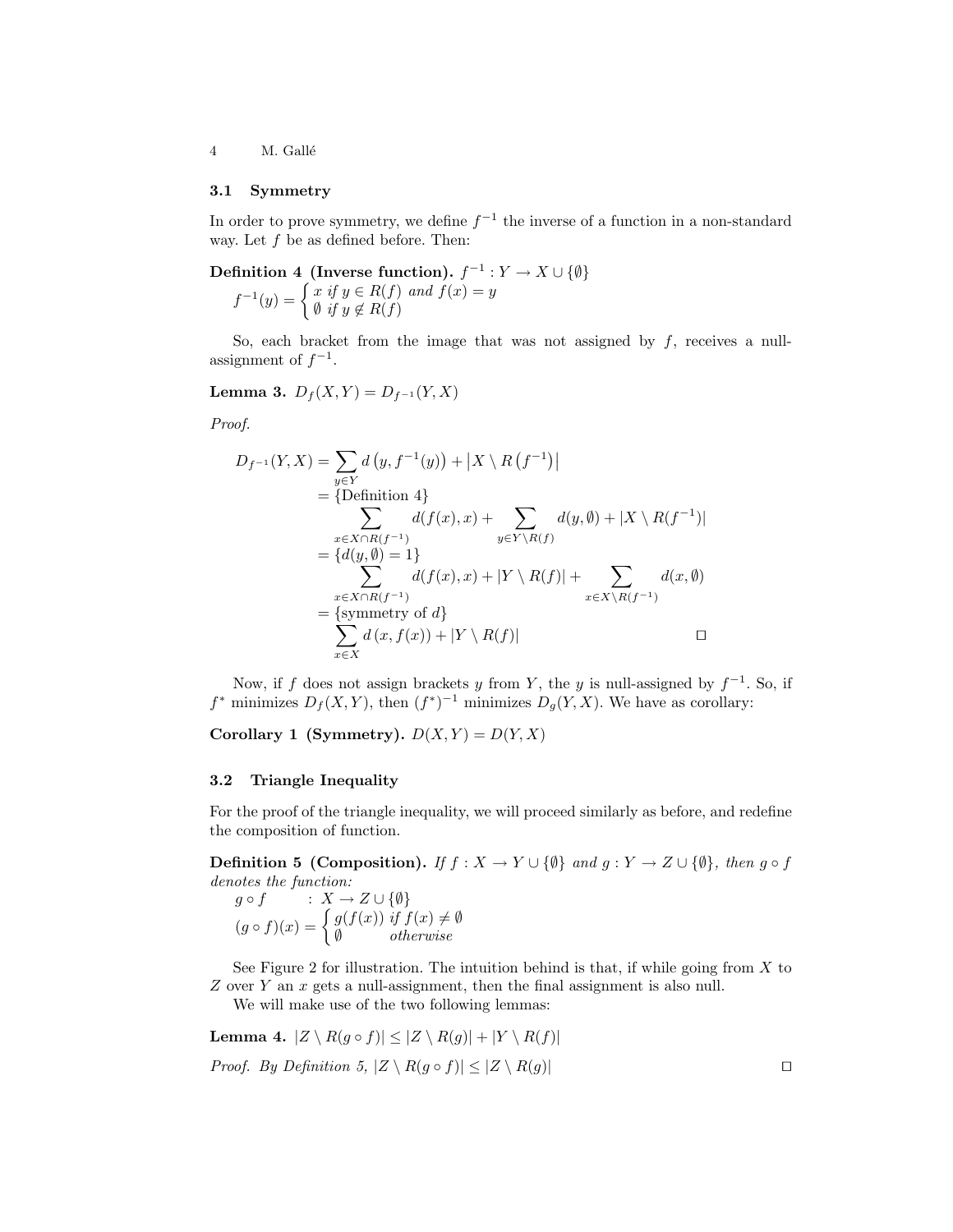

Fig. 2. In this case  $(g \circ f)(x_2) = z_1$ ,  $(g \circ f)(x_3) = z_2$  and the rest are null-assignments.

Lemma 5.  $\sum$ x∈X  $d(x, (g \circ f)(x)) \leq \sum$ y∈Y  $d(y, g(y))$ 

Proof.

$$
\sum_{x \in X} d(x, (g \circ f)(x))
$$
\n
$$
= \sum_{x \in X, f(x) \neq \emptyset} d(x, (g \circ f)(x)) + \sum_{x \in X, f(x) = \emptyset} d(x, \emptyset)
$$
\n
$$
\leq \{\text{triangle inequality of } d\}
$$
\n
$$
= \sum_{x \in X, f(x) \neq \emptyset} (d(x, f(x)) + d(f(x), (g \circ f)(x))) + \sum_{x \in X, f(x) = \emptyset} d(x, f(x))
$$
\n
$$
= \{\text{Definition 5}\}
$$
\n
$$
= \sum_{x \in X, f(x) \neq \emptyset} d(x, f(x)) + \sum_{x \in X, f(x) = \emptyset} d(x, f(x)) + \sum_{x \in X, f(x) \neq \emptyset} d(f(x), g(f(x)))
$$
\n
$$
\leq \sum_{x \in X} d(x, f(x)) + \sum_{y \in R(f) \setminus \{\emptyset\}} d(y, g(y))
$$
\n
$$
= \sum_{x \in X} d(x, f(x)) + \sum_{y \in R(f) \setminus \{\emptyset\}} d(y, g(y)) + \sum_{y \in Y \setminus R(f)} d(y, g(y))
$$
\n
$$
= \sum_{x \in X} d(x, f(x)) + \sum_{y \in Y} d(y, f(y))
$$

Corollary 2 (Triangle Inequality).  $D(X, Y) + D(Y, Z) \ge D(X, Z)$ 

*Proof.* Suppose  $f, g, h$  are, respectively, the functions that minimize  $D_e(X, Y), D_e(Y, Z)$ and  $D_e(X, Z)$ .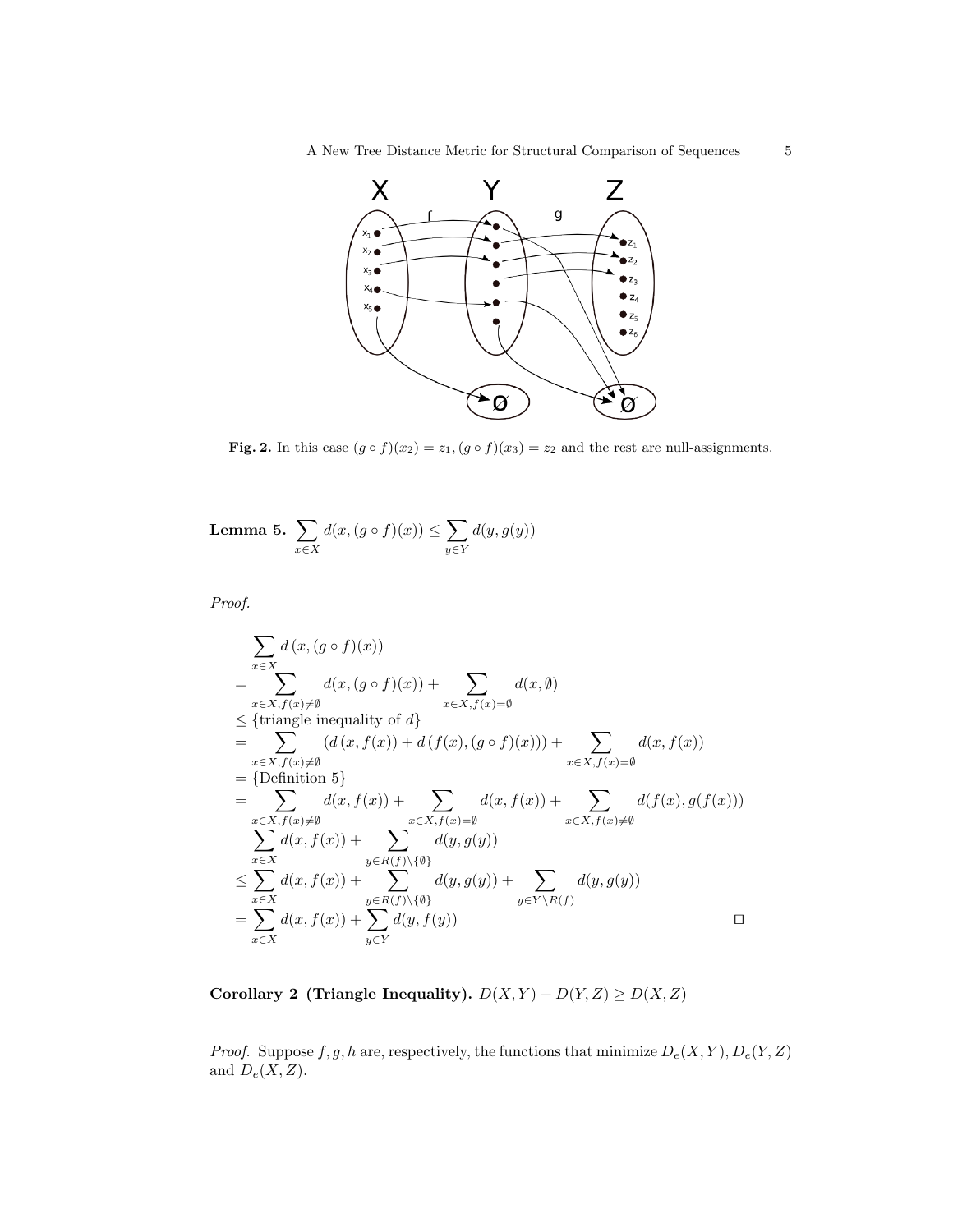6 M. Gallé

$$
D(X, Z) = D_h(X, Z)
$$
  
\n
$$
\leq \{h \text{ minimizes } D_e(X, Z), \text{ so in particular } D_h(X, Z) \leq D_{g \circ f}(X, Z) \}
$$
  
\n
$$
\sum_{x \in X} d(x, (g \circ f)(x)) + |Z \setminus R(g \circ f)|
$$
  
\n
$$
\leq \{\text{Lemma 5 and Lemma 4}\}
$$
  
\n
$$
\sum_{x \in X} d(x, f(x)) + \sum_{y \in Y} d(y, f(y)) + |Z \setminus R(g)| + |Y \setminus R(f)|
$$
  
\n
$$
= D(X, Y) + D(Y, Z)
$$

## 4 Computation

In this section we consider an algorithm to compute the measure  $D$  and analyze its computational complexity.

The Jaccard coefficient can be computed in constant time because we restrict the sets to be intervals. Given the assignment function  $f, D_f(X, Y)$  is computable in  $\mathcal{O}(n)$ , where  $n = \max(|X|, |Y|)$ . Note that we only consider trees where every node has at least two daughters, so the size of the set of brackets  $(|X|)$  is linear in the number of leaves (the length of the yield).

The computation of  $f^*$  can be mapped to optimize an assignment problem and can be solved, for example, by the Hungarian algorithm [10], which is in  $\mathcal{O}(|X|^3)$ . So,  $D(X, Y)$  can be computed in  $\mathcal{O}(n^3)$ , where  $n = \max(|X|, |Y|)$ .

## 5 Experimentations

In order to test our distance measure and compare it to existing metrics we want to see if it is capable to distinguish groups of similar trees. For this, we start with a small set of radical different trees. We then modify copies of these original trees and use a clustering algorithm based on the distance metric to regroup them. The nature of the change is always the same, but is parametrized by a random distribution.

Starting from  $k$  sets of brackets, we copy each of them  $m$  times with some modifications. We use  $k = 3$ : a left-branching tree  $(\{(i, n) : 1 \le i \le n-1\})$ , a right-branching tree  $({0, i) : 1 < i < n}$  and a centered tree  $({0, i) : 1 < i < |n/2|}$ . In our set-up,  $n = 30$  and we generate  $m = 32$  modified copies of each one, resulting at the end in 99 bracket sets (we keep the 3 original trees). The modifications are obtained by changing each bracket with probability  $p$ . A change consists in a shift of the bracket to the left or to the right (choosing randomly). Shifting a bracket  $[a, b]$  by  $\ell$  consist in replacing it by  $[a + \ell, b + \ell]$ . The value  $\ell$  is given by a geometric distribution with parameter  $q$  (plus one, to ensure that the bracket is changed). After each change, all overlapping brackets are shorten to avoid overlap. In order to not give preference to any bracket, the order in which they are considered is determined randomly. Throughout our experiments we use  $q = 0.5$  and different values for p. For the clustering algorithm, we compute the square distance matrix and use a k-medoid algorithm  $(k = 3)$ , taking the cluster with lowest total sum of distances to the center after 20 runs (each run starts with a random selection of centers).

Note that the Dice dissimilarity metric  $(1 - D(X, Y))$  does not satisfy the triangle inequality and is inadequate to be used to compute a distance matrix. It is however closely related to the Tanimoto distance  $(Dice(X, Y) = \frac{2 * J(X, Y)}{1+J(X, Y)})$ , so we compared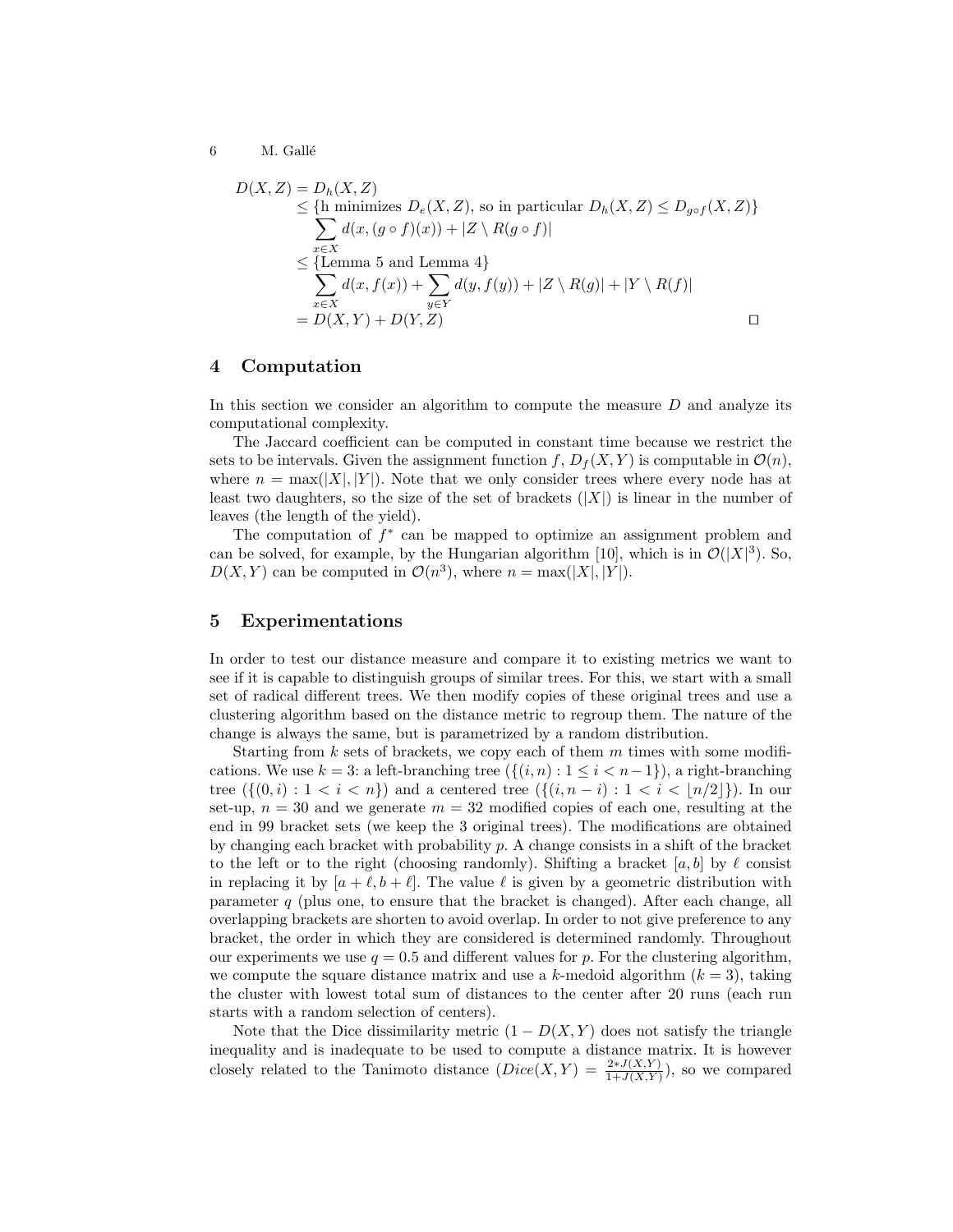our distance metric to the Tanimoto distance, but this time applied to set of brackets. In Fig. 3, we plot  $p$  (the probability that a bracket is changed) against the number of hits of the final cluster. Each point is the average over 250 runs, each run consisting in a copy-modify-cluster-count step. As it can be appreciated, as the probability of modification increases, the Tanimoto distance becomes less accurate to discriminate the correct clusters. This reveals the binary nature of a match in the Tanimoto distance: or a bracket matches or not. Our distance is more flexible: this reveals to be counterproductive if there are only few changes, but if p increases, it reveals to be very well suited to cluster the right groups. Both measures results in the same number of hits for  $p = 0.5$ , but from there on the number of hits using the Tanimoto distance decreases considerable. Our D distance continues to improve, getting more or less stable at 92 correct hits.



Fig. 3. Number of true positives of the final cluster against probability of change of a bracket.

# 6 Conclusions

We presented a new distance metric to compare trees and prove that it is a proper metric. The aim of this metric is to compare sequences based on their tree structure. The advantage over previous approaches is its flexibility to compare trees that intuitively are highly similar, but where existing similarity metrics fail.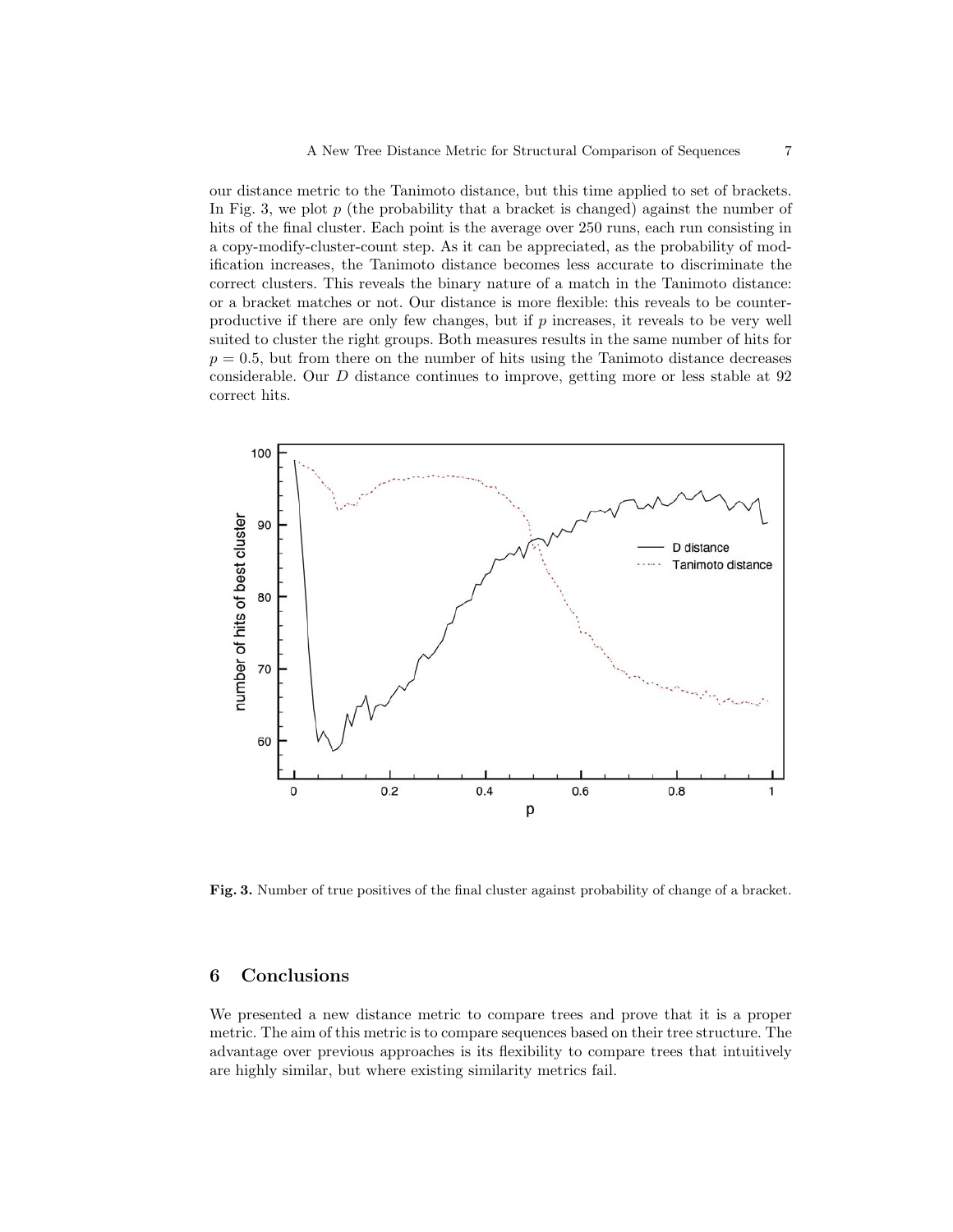#### 8 M. Gallé

Our experiments show that this metric permits to distinguish groups of similar parse tree. Starting with a group of radical different trees, we modified each bracket slightly. When the probability of changing a bracket is greater then 0.5, our metric outperforms considerable a classical distance metric.

It would be interesting to analyze how this measures behave with respect to a treeedit distance. Differently from the Parseval measure and ours, they are not based on the similarity between the yields of the nodes, but on the number of operations that are necessary to go from one tree to another one. The standard edit-distance [5, 14, 2] contemplates operations of insertion, deletion and renaming of nodes. In order to have a meaningful measure, an operation on edges that would permit to re-branch nodes (known as prune and regraft [3]) should also be considered.

Finally, we think that this measure is suitable to be used together with algorithms that output straight-line grammars to discover similarity that is not captured by comparing only the content of them.

Acknowledgements I am grateful to A. Apostolico and M. Comin for fruitful discussions.

### References

- 1. Abney, S., Flickenger, S., Gdaniec, C., Grishman, C., Harrison, P., Hindle, D., Ingria, R., Jelinek, F., Klavans, J., Liberman, M., Marcus, M., Roukos, S., Santorini, B., Strzalkowski, T.: Procedure for quantitatively comparing the syntactic coverage of english grammars. In: Black, E. (ed.) HLT '91: Proceedings of the workshop on Speech and Natural Language. pp. 306–311. Association for Computational Linguistics, Morristown, NJ, USA (1991)
- 2. Akutsu, T., Fukagawa, D., Takasu, A.: Approximating tree edit distance through string edit distance. Algorithmica 57(2), 325–348 (Jan 2010)
- 3. Allen, B., Steel, M.: Subtree transfer operations and their induced metrics on evolutionary trees. Annals of combinatorics  $5(1)$ ,  $1-15$   $(2001)$
- 4. Apostolico, A., Lonardi, S.: Off-line compression by greedy textual substitution. Proceedings of the IEEE 88, 1733–1744 (Jan 2000)
- 5. Bille, P.: A survey on tree edit distance and related problems. Theoretical Computer Science 337(1-3), 217–239 (Jan 2005)
- 6. Charikar, M., Lehman, E., Liu, D., Panigrahy, R., Prabhakaran, M., Sahai, A., Shelat, A.: The smallest grammar problem. IEEE Transactions on Information Theory 51(7), 2554–2576 (July 2005)
- 7. Jr, F.B.: Three great challenges for half-century-old computer science. Journal of the ACM 50(1) (Jan 2003)
- 8. Kieffer, J., Yang, E.H.: Grammar-based codes: a new class of universal lossless source codes. IEEE Transactions on Information Theory 46, 737–754 (2000)
- 9. Klein, D.: The Unsupervised Learning of Natural Language Structure. Ph.D. thesis, University of Stanford (2005)
- 10. Kuhn, H.W.: The Hungarian method for the assignment problem. Naval Research Logistics Quarterly 2, 83–87 (1955)
- 11. Lipkus, A.: A proof of the triangle inequality for the Tanimoto distance. J Math Chem 26(1-3), 263–265 (Jan 1999)
- 12. Nevill-Manning, C.G.: Inferring Sequential Structure. Ph.D. thesis, University of Waikato (1996)
- 13. Sampson, G.: A proposal for improving the measurement of parse accuracy. International J. of Corpus Linguistics 5, 53–68 (2000)